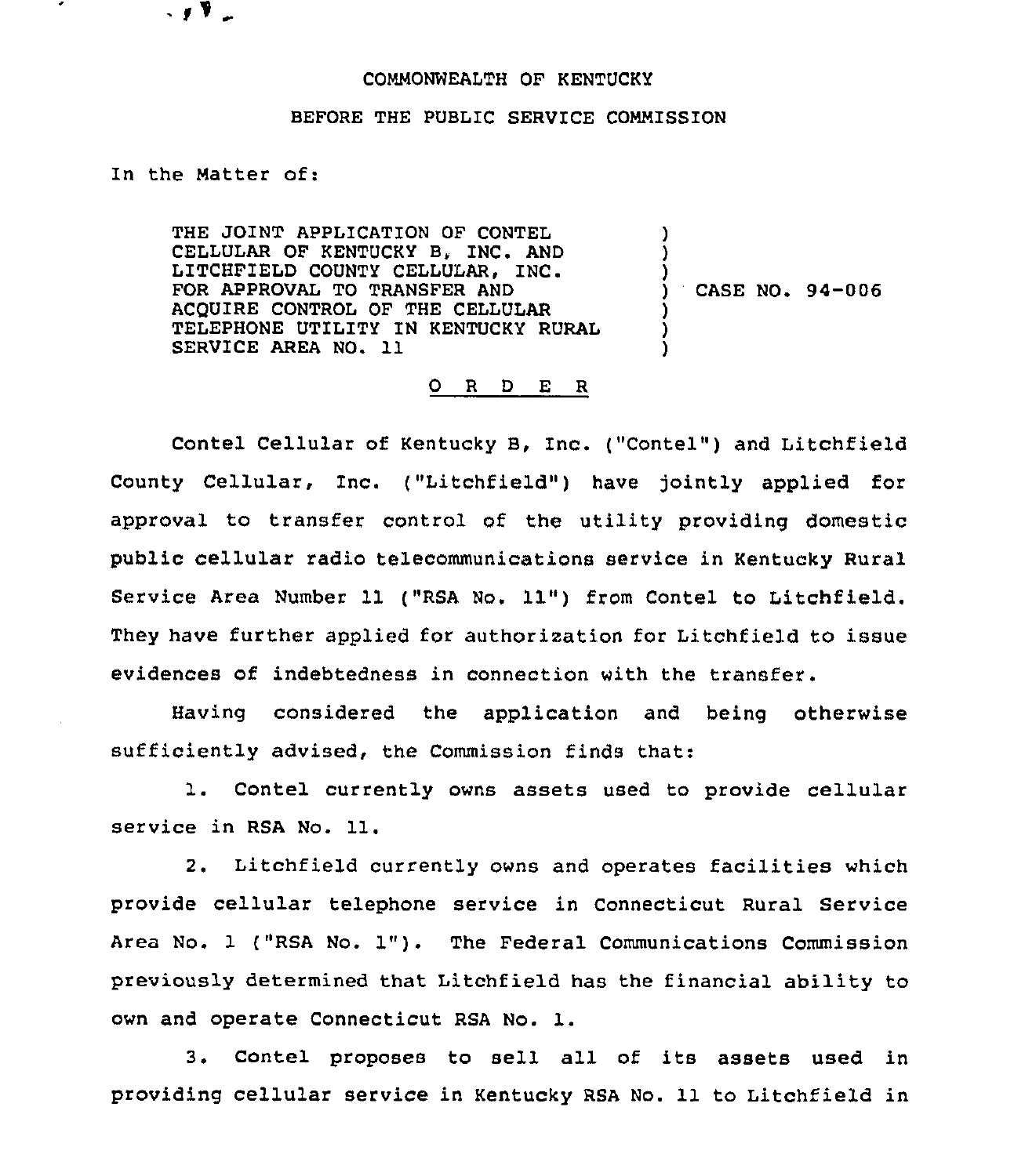accordance with the terms and conditions of an asset exchange agreement dated December 22, 1993. In accordance with this agreement, Litchfield will exchange its Connecticut RSA No. 1 system for systems in Kentucky RSA No. 11 end Oregon RSA No. 5. Litchfield will also receive cash or marketable stocks as additional consideration.

4. Litchfield has the financial, technical, and managerial abilities to provide reasonable service as evidenced by its operation of Connecticut RSA No. 1 and Oregon RSA No. 5.

5. The proposed transfer of control of assets from Contel to Litchfield is in accordance with law, for <sup>a</sup> proper purpose and is consistent with the public interest.

6. Under the terms of the transfer agreement, Litchfield will assume certain of Contel's obligations and liabilities involving the operation of Kentucky RSA No. 11. Litchfield will also borrow up to \$10,100,000 from Contel for certain purposes set forth in the transfer agreement.

7. Litchfield's issuance of indebtedness in connection with the transfer agreement is appropriate for and consistent with the performance by Litchfield of its service to the public and will not impair its ability to perform that service and is reasonably necessary and appropriate for such purpose.

IT IS THEREFORE ORDERED that:

 $\overline{a}$ 

1. The proposed transfer of control of the utility providing domestic public cellular radio telecommunications service in Kentucky RSA No. 11 from Contel to Litchfield is approved.

 $-2-$